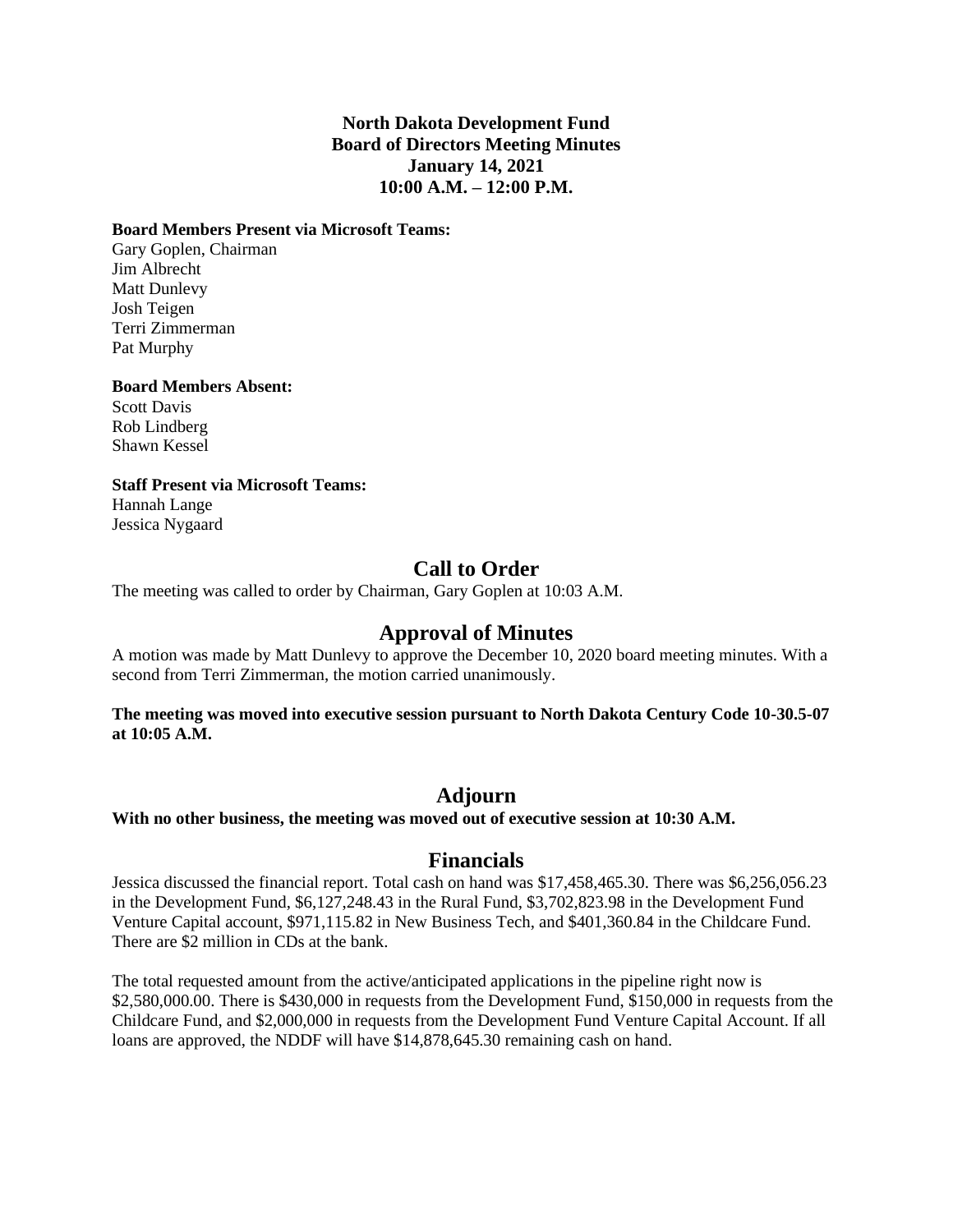Josh explained that the Rural Fund is rarely used due to the language in the bill around the primary sector requirement and community matching funds. Commerce plans to propose an amendment to the century code to remove some of the language that has made this program difficult to utilize.

Terri asked if the pipeline includes the approved/committed funds. The staff explained that it does not. It only includes the amount requested by new applications. Jessica will provide this going forward.

Gary asked about past due accounts and how our customers are doing with the effects of the pandemic. Jessica stated that we are diving into this going forward. We focused on the BND accounts first and will begin to touch base with NDDF clients going forward. Gary requested delinquencies and past due accounts be presented at the next board meeting.

**Motion:** A motion was made by Jim Albrecht to approve the financials. With a second from Josh Teigen, the motion carried unanimously.

# **Current Deal Flow**

Jessica provided an overview of the companies who have submitted an application.

| Company            | <b>Dollar Amount</b>        | <b>Credit Display</b> |
|--------------------|-----------------------------|-----------------------|
| <b>APT</b>         | \$1,000,000.00              | In Process            |
| PushSave           | \$150,000.00                | On Hold               |
| LiftEase           | \$100,000.00                | In Process            |
| Clubhouse Learning | \$100,000.00                | Completed - On Hold   |
| 3domFuel           | In discussion $(\$180,000)$ |                       |
| Premier Refinery   | \$1,000,000.00              |                       |

The NDDF has 13 other companies who we expect to receive applications from in the future.

# **Technology Update**

Hannah stated that all contracts besides the NDA between Finastra and DCI have been signed. The NDA should be executed by this Friday. She anticipates getting the files by next Monday. We will most likely need to push out the current contract with Finastra to June.

### **Annual Reviews**

Hannah explained that we provided to the board a list of companies for which an annual review was not conducted. The list includes all loans with a balance greater than \$100,000 as of January 1, 2020. The NDDF requires all loans with a balance greater than \$100,000 as of the first of the year to have an annual review performed. The annual reviews were not conducted because of staff turnover, increased deal flow due to COVID, and the requirement of the staff to help with the ERG. Going forward, annual reviews will be performed on all necessary accounts. The staff did conduct annual reviews on the NVCP problem loans.

# **Bylaws Discussion**

Josh provided a document that shows the discrepancies between the century code and the bylaws.

The first conflict is under the Management section.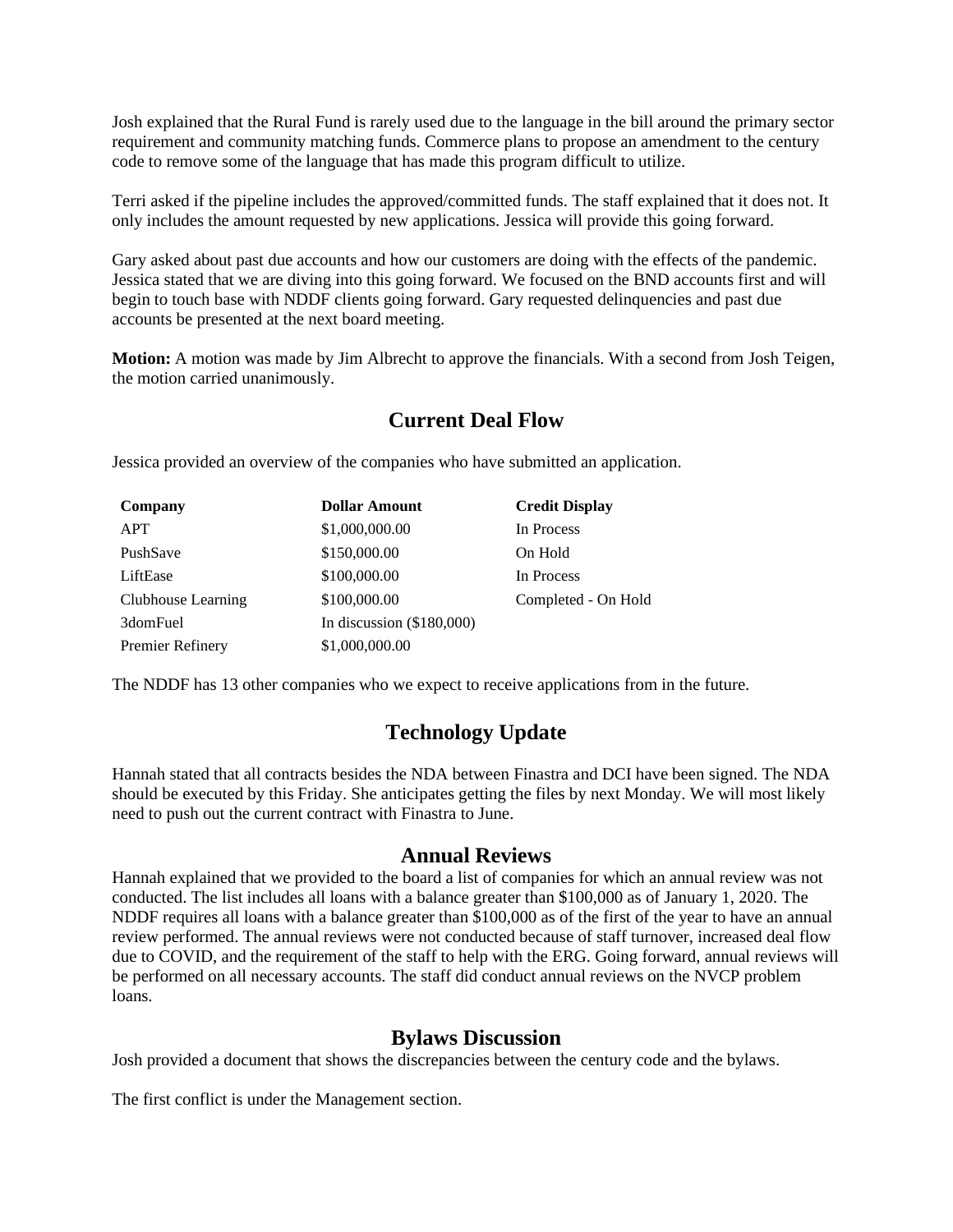### *NDCC 10-30.5-05.*

*Management. The director of the department of commerce division of economic development and finance shall appoint the chief executive officer of the corporation. The board of directors shall determine minimum qualifications of all other staff positions….*

*NDDF Bylaws – Article 5 Section 1*

*Full-time Chief Executive Officer (CEO). The Director of the Department of Economic Development and Finance shall hire<mark>, with the advice and consent of the Board of</mark> Directors, a full-time CEO to handle the management of the corporation. The CEO may sign any deeds, mortgages, bonds, contracts, or other instruments which the Board of Directors has authorized to be executed, except in cases where the signing and execution thereof shall be expressly delegated to the Board of Directors or by these Bylaws, or by statute to some other officer or agent of the corporation. The CEO shall be the principal spokesperson of the corporation and shall perform all acts and duties usually performed by an executive and other duties as may be prescribed by the Board of Directors. The Board of Directors shall determine the minimum qualifications of all staff positions.*

Century Code trumps bylaws and changing the bylaws is much easier than Century Code. Josh's proposed action is to strike the clause "with the advice and consent of the Board of Directors" in the bylaws.

Josh also suggests adding "other" before "staff positions" in the last sentence of the section of the bylaws above: "The Board of Directors shall determine the minimum qualifications of all staff positions."

Terri asked if we have consulted with a lawyer to make these changes. Josh stated we have not because we need the board's consent before we do so.

Terri asked why we want to change this. She feels that the NDDF should want the board's input on the hiring process. Josh stated that we are not saying there is not value in the board's opinion, but this is just to make sure the two documents match.

Terri said that the board has always had a role in the hiring of the CEO. She suggested the board have a discussion about what the board's role should be.

In reference to the first statement, Jim does not believe that the bylaws are inconsistent with the Century Code based on the terminology. He does believe there is an inconsistency with the second statement.

Josh explained that he is concerned with the word "consent" in the first statement. He said we can have our legal firm review this.

Jim and Josh both agreed that it is odd that the board would have input on the job qualifications of all positions besides the CEO. Jim suggested adding a sentence at the end of the bylaws that states the board of directors *intends* to determine the qualifications of the CEO position. This would be a non-legally binding statement.

The second discrepancy is with the following highlighted sections:

*NDCC 10-30.5-05.*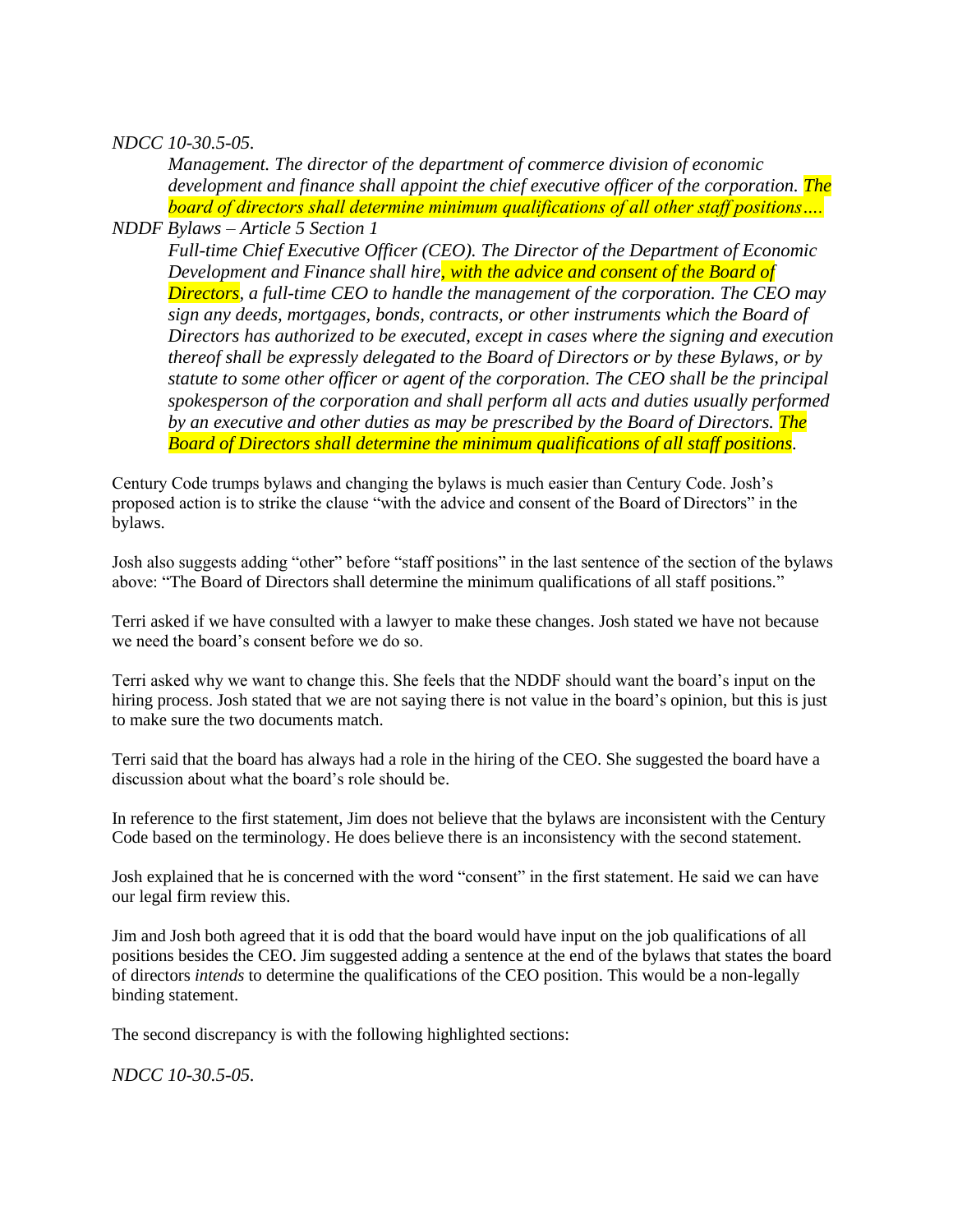*… All investments, contracts, partnerships, limited liability companies, and business transactions of the corporation are the responsibility of the chief executive officer and the board of directors. The board may provide that normal operating costs anticipated in an approved budget may be incurred and paid without prior board approval.*

*NDDF Bylaws – Article 5 Section 2*

*Business Transactions. All investments, contracts, partnerships, and business transactions of the corporation are the responsibility of the Board of Directors. The Board may provide that normal operating costs anticipated in an approved budget may be incurred and paid without prior Board approval.* 

The passages relating to business transactions and investing authority are nearly identical with a notable exception in century code for the inclusion of the CEO in the responsibility of the corporation's business transactions.

Gary brought up the issue of the lending authority. Josh explained that the lending authority aspect did not have any discrepancies between the two documents. He said he believes the current lending authority of \$150,000 still seems reasonable.

## **Board Elections**

Josh, on behalf of Commissioner Kessel, nominated Jim Albrecht.

Matt Dunlevy nominated Terri Zimmerman.

Jim accepted his nomination.

Terri was unsure about the nomination. She stated she is extremely passionate about the work the board does and has enjoyed her time. She asked for time to think about it to determine if she has the capacity to take on the role and if her company board would be open to her accepting the position.

The board agreed that we will table the discussion and revisit in two weeks at the next board meeting.

Terri suggested following up with Pat Murphy. Pat stated that he was under the impression his term ends in June. He said he is willing to serve out his term, but if there is a willing candidate who wants to take over, he is okay with stepping down early. Josh said we will work with the Governor's office on this issue. Pat's term expired last June, so he can be done whenever he wants to be.

Terri asked for an updated document with each board members' term listed.

**The meeting was moved into executive session pursuant to North Dakota Century Code 10-30.5-07 at 11:36 A.M.**

## **Adjourn**

### **With no other business, the meeting was moved out of executive session at 11:42 A.M.**

**Motion:** A motion was made by Jim Albrecht to not sell the Loyalty Builder's shares and stay in the deal. A second was provided by Pat Murphy.

Gary Goplen – Yes, Jim Albrecht – Yes, Matt Dunlevy – Yes, Pat Murphy – Yes, Josh Teigen – Yes, Terri Zimmerman - Yes